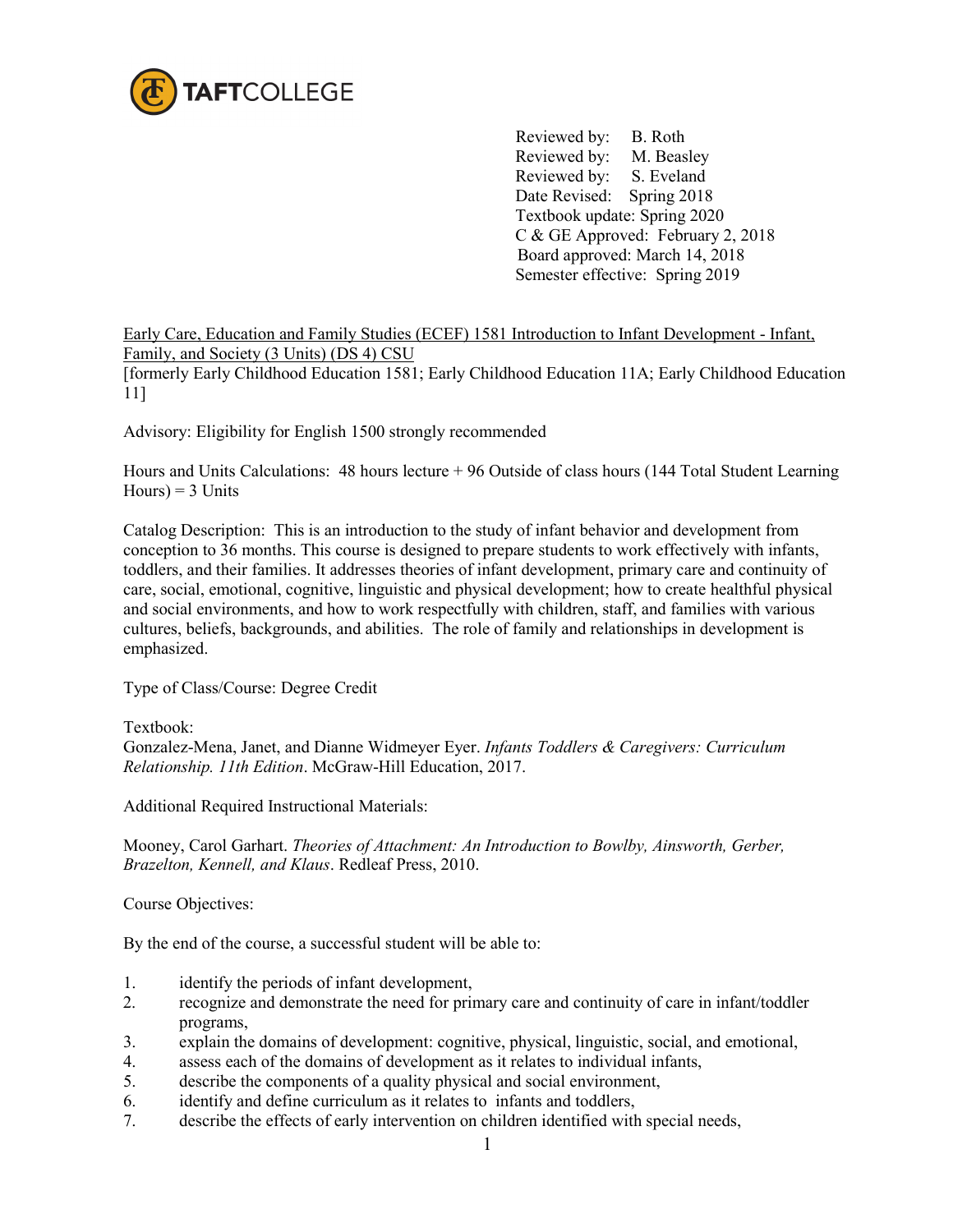

- 8. demonstrate the ability to work with children, staff and families from diverse linguistic and cultural backgrounds,
- 9. demonstrate competency in writing,
- 10. apply critical thinking skills, and<br>11. describe appropriate vocational sk
- describe appropriate vocational skills needed in infant/toddler care and education.

Course Scope and Content:

| Unit I   | Theories of Infant/Toddler Care and Education                                 |  |  |
|----------|-------------------------------------------------------------------------------|--|--|
|          | Cognitive Development Theory - Jean Piaget<br>A.                              |  |  |
|          | <b>B.</b><br>Cognitive Development Theory - Lev Vygotsky                      |  |  |
|          | $C$ .<br>Attachment - Mary Ainsworth                                          |  |  |
|          | D.<br>Emotional Development – Erik Erikson                                    |  |  |
|          | Ε.<br>Infant Care Theorists – Emmi Pikler, Madga Gerber and T. Berry          |  |  |
|          | <b>Brazelton</b>                                                              |  |  |
|          | <b>Additional Theories as Presented</b><br>F.                                 |  |  |
| Unit II  | Principles and Practices in Infant/Toddler Care                               |  |  |
|          | Primary Caregiving and Attachment<br>А.                                       |  |  |
|          | <b>B.</b><br>Continuity of Care                                               |  |  |
| Unit III | Developmental Periods                                                         |  |  |
|          | A.<br>Young Infants                                                           |  |  |
|          | Mobile Infants<br>B.                                                          |  |  |
|          | $C_{\cdot}$<br>Older Infants                                                  |  |  |
| Unit IV  | Developmental Domains                                                         |  |  |
|          | Physical<br>A.                                                                |  |  |
|          | B.<br>Cognitive                                                               |  |  |
|          | C.<br>Linguistic                                                              |  |  |
|          | D.<br>Social                                                                  |  |  |
|          | Emotional<br>Е.                                                               |  |  |
| Unit V   | Curriculum                                                                    |  |  |
|          | A.<br>Caregiving                                                              |  |  |
|          | <b>B.</b><br>Play                                                             |  |  |
|          | $C$ .<br>Adaptations for children with special needs                          |  |  |
| Unit VI  | <b>Creating Environments</b>                                                  |  |  |
|          | Physical Environment<br>$\mathsf{A}$ .                                        |  |  |
|          | Social and Cultural Environment<br>В.                                         |  |  |
|          | $\mathcal{C}$ .<br>Accessibility and Planning for Children with Special Needs |  |  |
|          | D.<br>Creating environments that are culturally respectful and inclusive      |  |  |
| Unit VII | Health and Safety                                                             |  |  |
|          | A.<br>Establishing a Healthy Environment                                      |  |  |
|          | B.<br>Teaching and Modeling Healthy Behaviors                                 |  |  |
|          | $C$ .<br>Assessing and Establishing a Safe Indoor/Outdoor Environment         |  |  |
|          |                                                                               |  |  |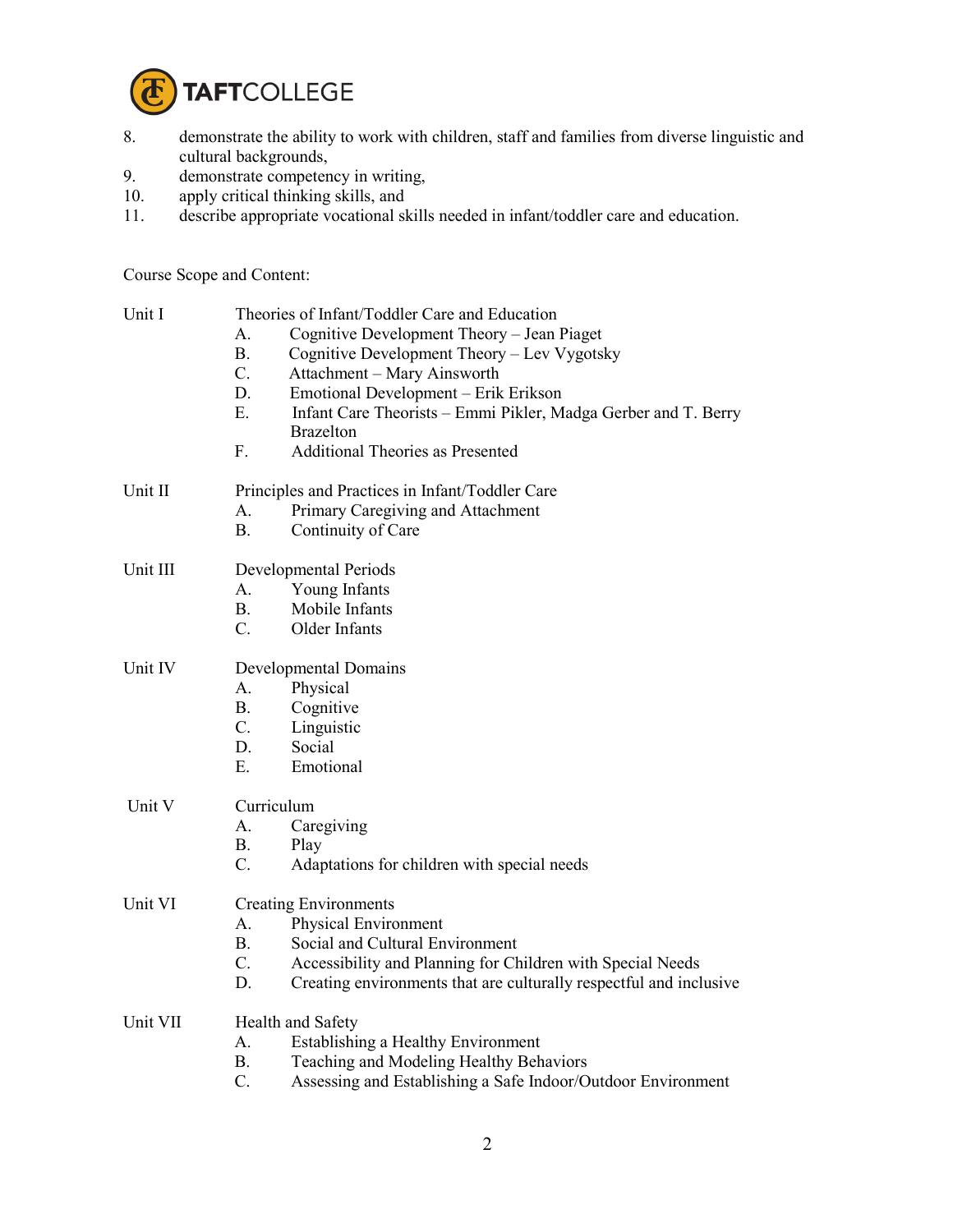

Unit VIII Relationships with Staff and Families

- A. Building Relationships with Staff and Families
- B. Supporting Culture and Home Language
- C. Resolving Conflict
- D. Staff Development and Parent Education

Learning Activities Required Outside of Class:

The students in this class will spend a minimum of 6 hours per week outside of the regular class time doing the following:

- 1. Studying
- 2. Answering questions
- 3. Skill practice
- 4. Completing required reading
- 5. Problem solving activity or exercise
- 6. Written work
- 7. Journal
- 8. Observation of or participation in an activity related to course content

Methods of Instruction:

- 1. Lecture
- 2. Observations
- 3. Special guest speakers
- 4. Written assignments involving practicum reports<br>5. Films
- 5. Films

Methods of Evaluation:

- 1. Writing assignments, including:
	- a. essay exams
	- b. laboratory reports
	- c. term or other papers
	- d. written homework
	- e. observations
- 2. Computational or non-computational problem-solving demonstrations, including:
	- a. exams
	- b. homework problems
	- c. laboratory reports
	- d. observations
- 3. Skill demonstrations, including:
	- a. class performance
	- b. performance exams
	- c. field work
- 4. Other examinations, including:
	- a. multiple choice
	- b. matching items
	- c. true/false items
	- d. completion